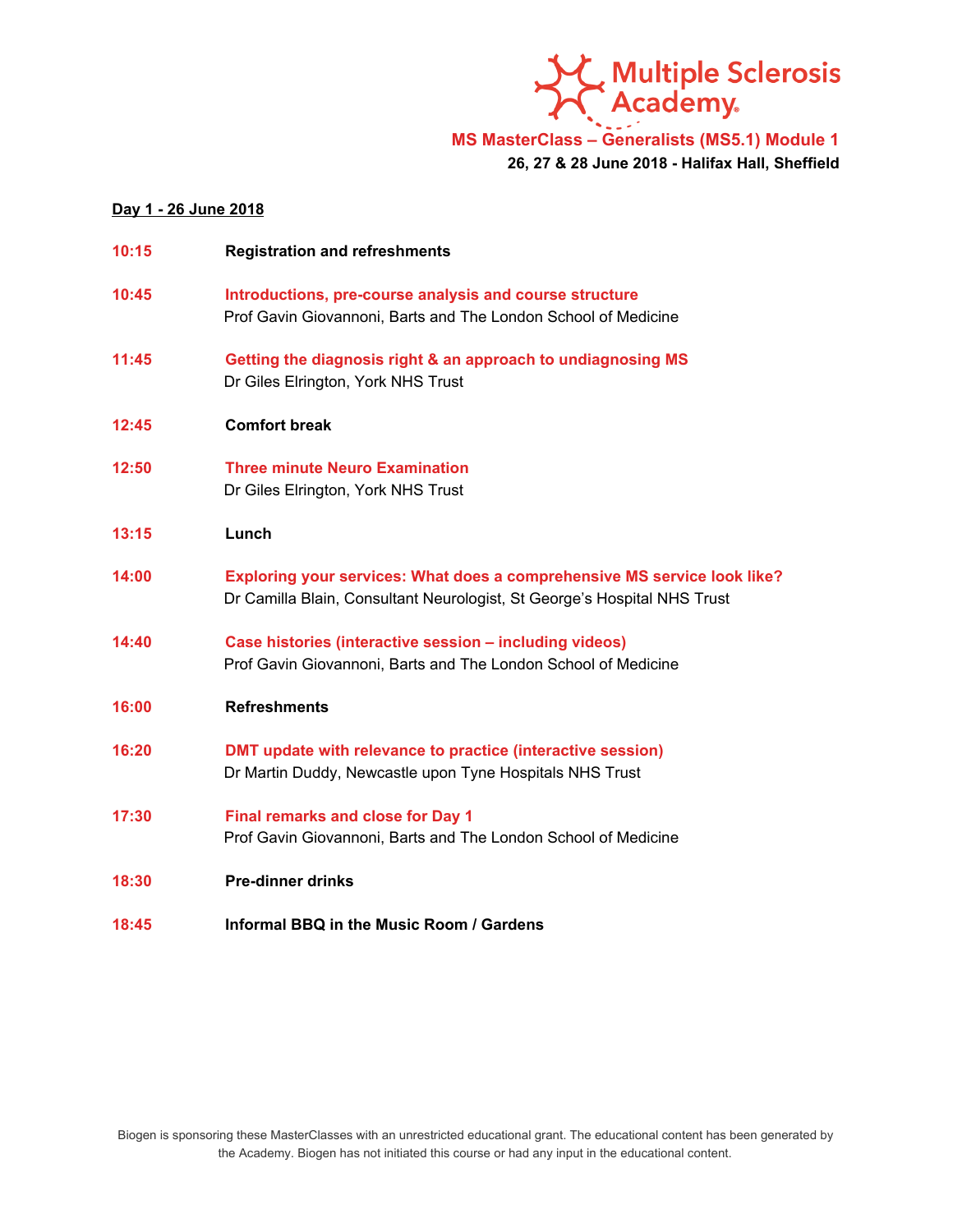

# **MS MasterClass – Generalist (MS5.1) Module 1**

**26, 27 & 28 June 2018 - Halifax Hall, Sheffield**

### **Day 2 - 27 June 2018**

| 08:45 | Registration                                                                                                                                                                                         |
|-------|------------------------------------------------------------------------------------------------------------------------------------------------------------------------------------------------------|
| 09:00 | <b>Feedback from Day 1 outline of Day 2</b><br>Prof Gavin Giovannoni, Barts and The London School of Medicine                                                                                        |
| 09:15 | <b>Optimising the practical management of MS relapses</b><br>Dr Niall MacDougall, Queen Elizabeth University Hospital, Glasgow                                                                       |
| 10:15 | <b>Comfort break</b>                                                                                                                                                                                 |
| 10:20 | Overview of symptomatic management of MS<br>Dr Peter Brex, Kings College, London                                                                                                                     |
| 11:30 | <b>Refreshments</b>                                                                                                                                                                                  |
| 11:45 | <b>Case histories (interactive session)</b><br>Prof Gavin Giovannoni, Barts and The London School of Medicine                                                                                        |
| 13:00 | Lunch                                                                                                                                                                                                |
| 14:00 | CSF role in the diagnosis, prognosis and monitoring therapeutic response in MS<br>Dr Sharmilee Gnanapavan, Barts and The London School of Medicine                                                   |
| 15:00 | <b>Comfort break</b>                                                                                                                                                                                 |
| 15:10 | <b>Patient Perspective</b><br>Dr David Paling, Royal Hallamshire Hospital and local patients                                                                                                         |
| 16:30 | Debate on the specialist vs. the generalist for escalation therapies<br>Motion: Only MS Specialists should manage escalation DMTs<br>(monoclonal antibodies) Prof Gavin Giovannoni & Dr David Paling |
| 17:15 | <b>Final remarks and close</b><br>Prof Gavin Giovannoni, Barts and The London School of Medicine                                                                                                     |
| 18:30 | <b>Pre dinner drinks</b>                                                                                                                                                                             |
| 19:00 | <b>MasterClass dinner night (Smart casual)</b>                                                                                                                                                       |

Biogen is sponsoring these MasterClasses with an unrestricted educational grant. The educational content has been generated by the Academy. Biogen has not initiated this course or had any input in the educational content.